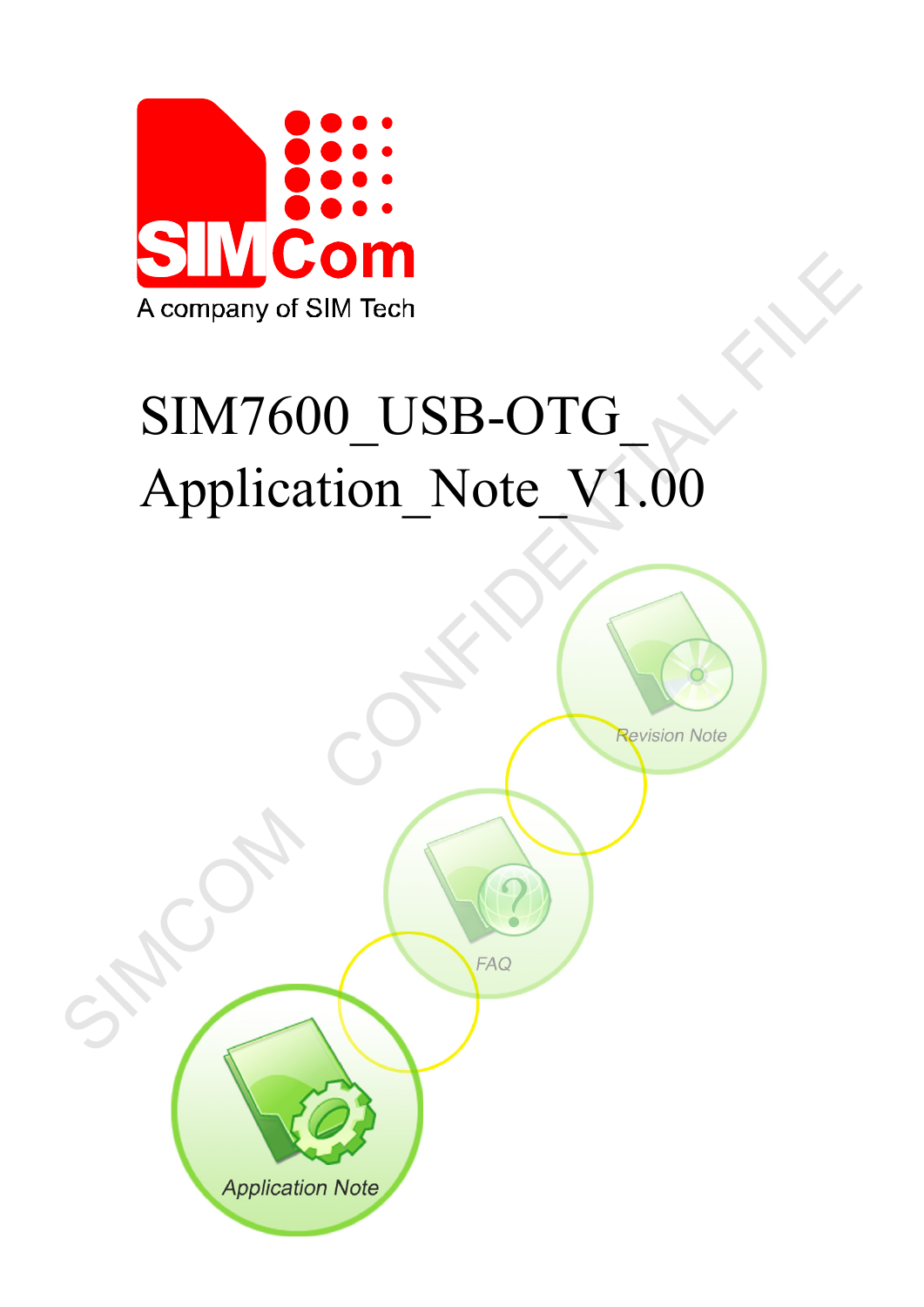

| <b>Document Title:</b>      | SIM7600 USB-OTG Application Note       |  |
|-----------------------------|----------------------------------------|--|
| <b>Version:</b>             | 1.00                                   |  |
| Date:                       | $2017 - 11 - 25$                       |  |
| <b>Status:</b>              | Released                               |  |
| <b>Document Control ID:</b> | SIM7600 USB-OTG Application Note V1.00 |  |

#### **General Notes**

SIMCom offers this information as a service to its customers, to support application and engineering efforts that use the products designed by SIMCom. The information provided is based upon requirements specifically provided to SIMCom by the customers. SIMCom has not undertaken any independent search for additional relevant information, including any information that may be in the customer's possession. Furthermore, system validation of this product designed by SIMCom within a larger electronic system remains the responsibility of the customer or the customer's system integrator. All specifications supplied herein are subject to change. The state of the state of the state of the state of the state of the state of the state of the state of the state of the state of the state of the state of the state of the state of the state of the state of the state of

#### **Copyright**

This document contains proprietary technical information which is the property of SIMCom Limited., copying of this document and giving it to others and the using or communication of the contents thereof, are forbidden without express authority. Offenders are liable to the payment of damages. All rights reserved in the event of grant of a patent or the registration of a utility model or design. All specification supplied herein are subject to change without notice at any time.

*Copyright © Shanghai SIMCom Wireless Solutions Ltd. 2017*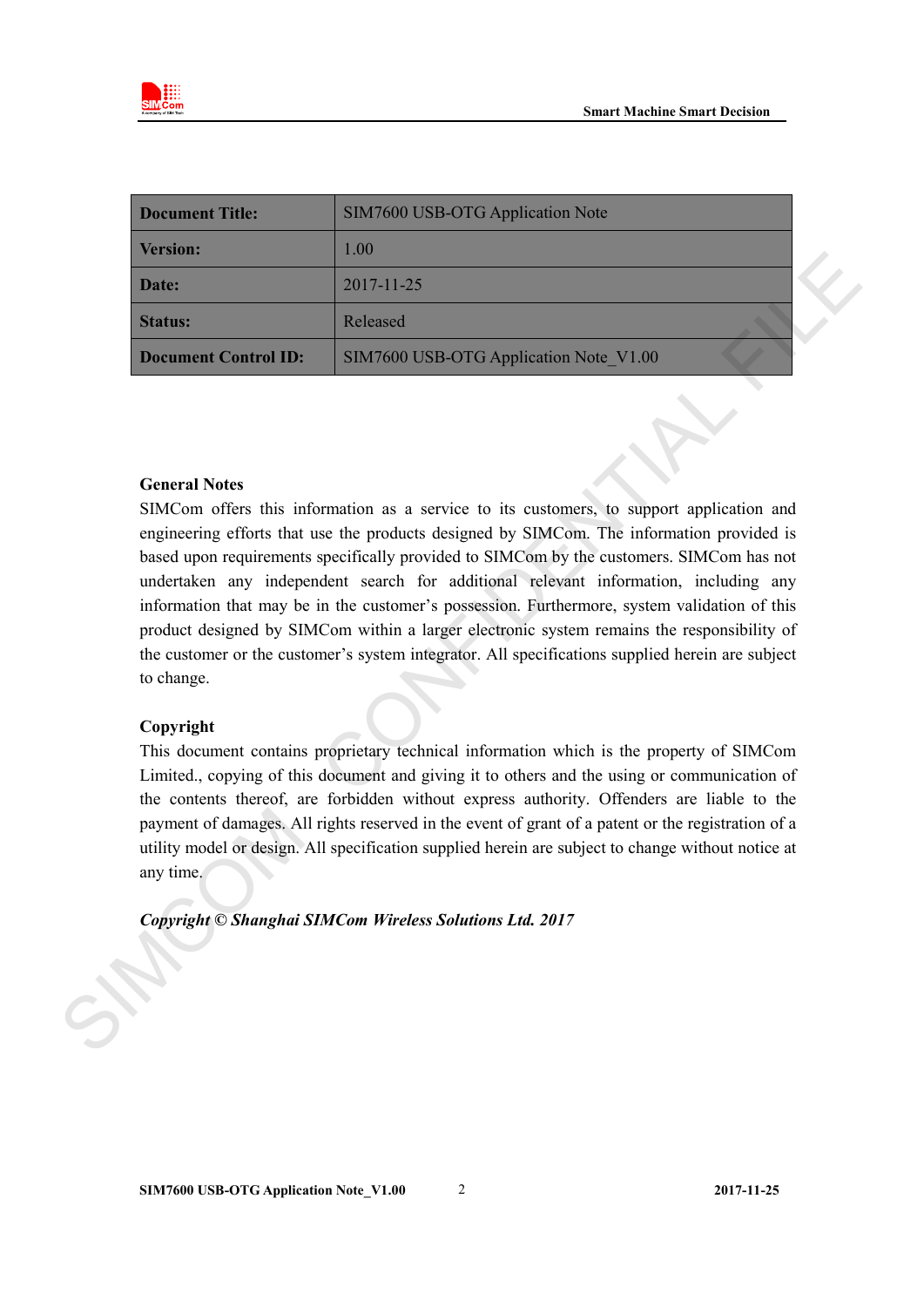

# <span id="page-2-0"></span>**Contents**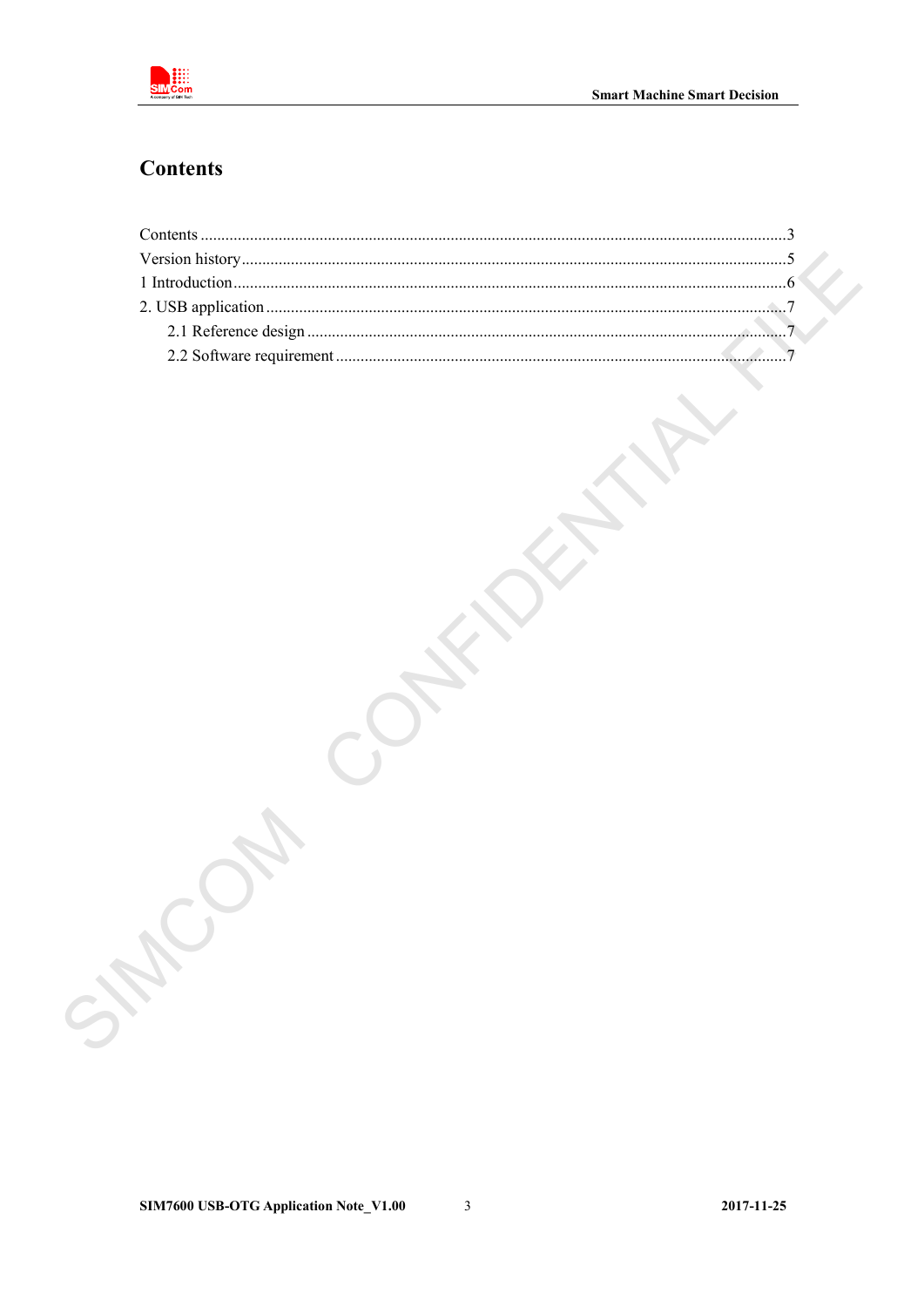

# **Figure Index**

SIMCOM CONFIDENTIAL FILE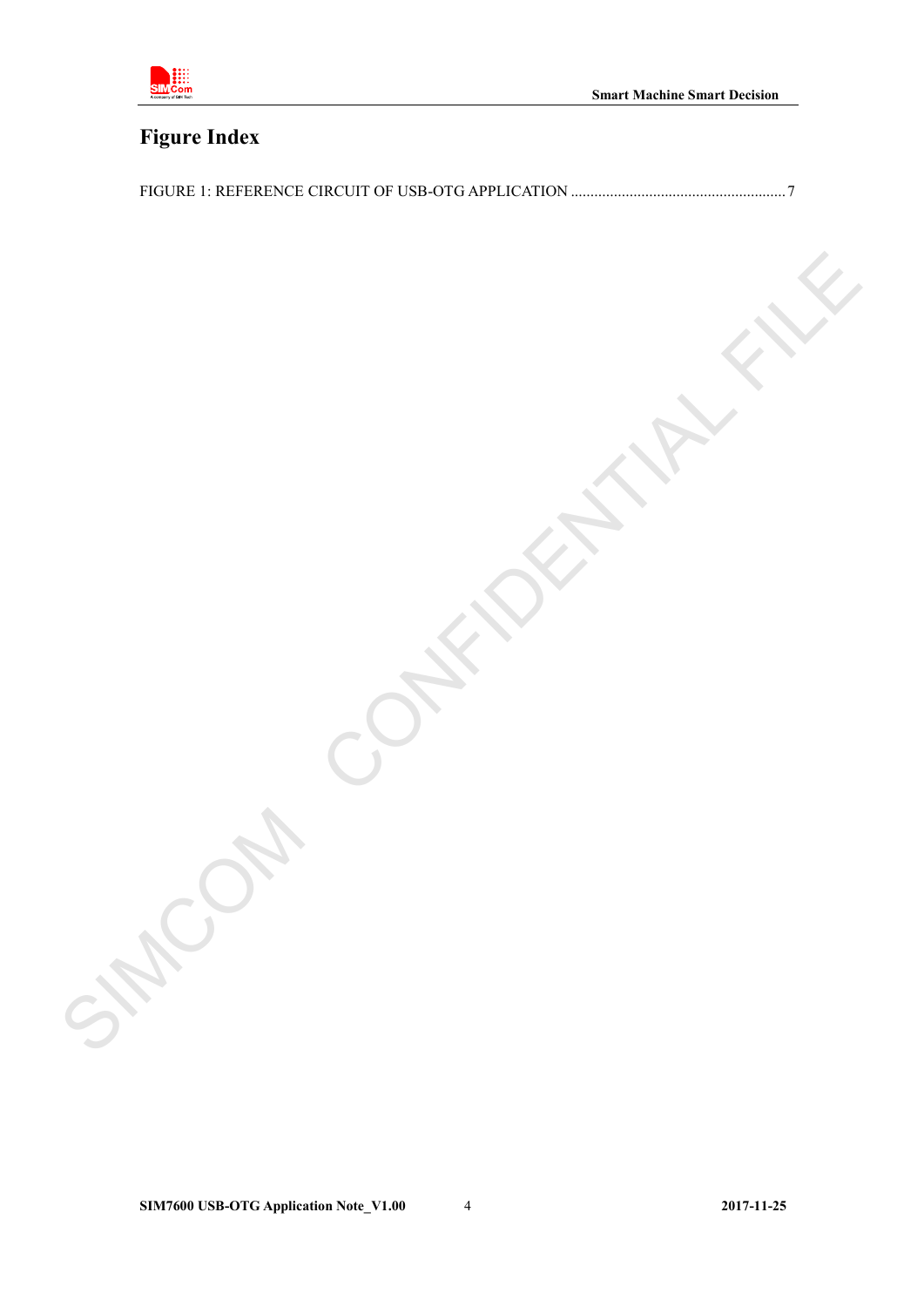

# <span id="page-4-0"></span>**Version history**

| Date             | Version  | <b>Description of change</b> | Author      |
|------------------|----------|------------------------------|-------------|
| $2017 - 11 - 25$ | $1.00\,$ | Origin                       | Ma Honggang |
|                  |          |                              |             |
|                  |          |                              |             |
|                  |          |                              |             |
|                  |          |                              |             |
|                  |          |                              |             |
|                  |          |                              |             |
|                  |          |                              |             |
|                  |          |                              |             |
|                  |          |                              |             |
|                  |          |                              |             |
|                  |          |                              |             |
|                  |          |                              |             |
|                  |          |                              |             |
|                  |          |                              |             |
|                  |          |                              |             |
|                  |          |                              |             |
|                  |          |                              |             |
|                  |          |                              |             |
|                  |          |                              |             |
|                  |          |                              |             |
|                  |          |                              |             |
|                  |          |                              |             |
|                  |          |                              |             |
|                  |          |                              |             |
| SHOC             |          |                              |             |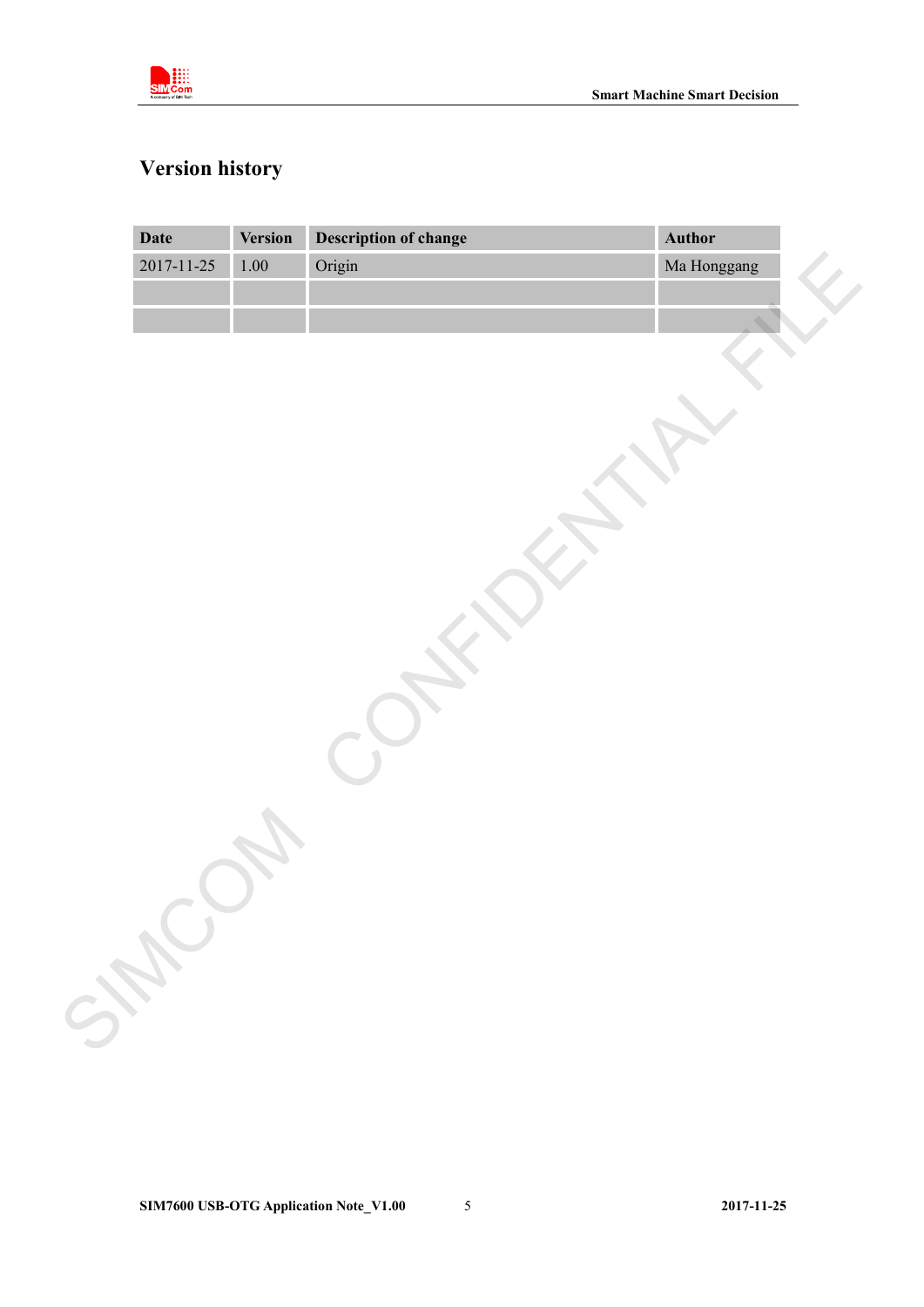

# <span id="page-5-0"></span>**1 Introduction**

This document aims to guide customers design the USB-OTG application circuits based on SIM7600 module.

SIMCOM CONFIDENTIAL FILE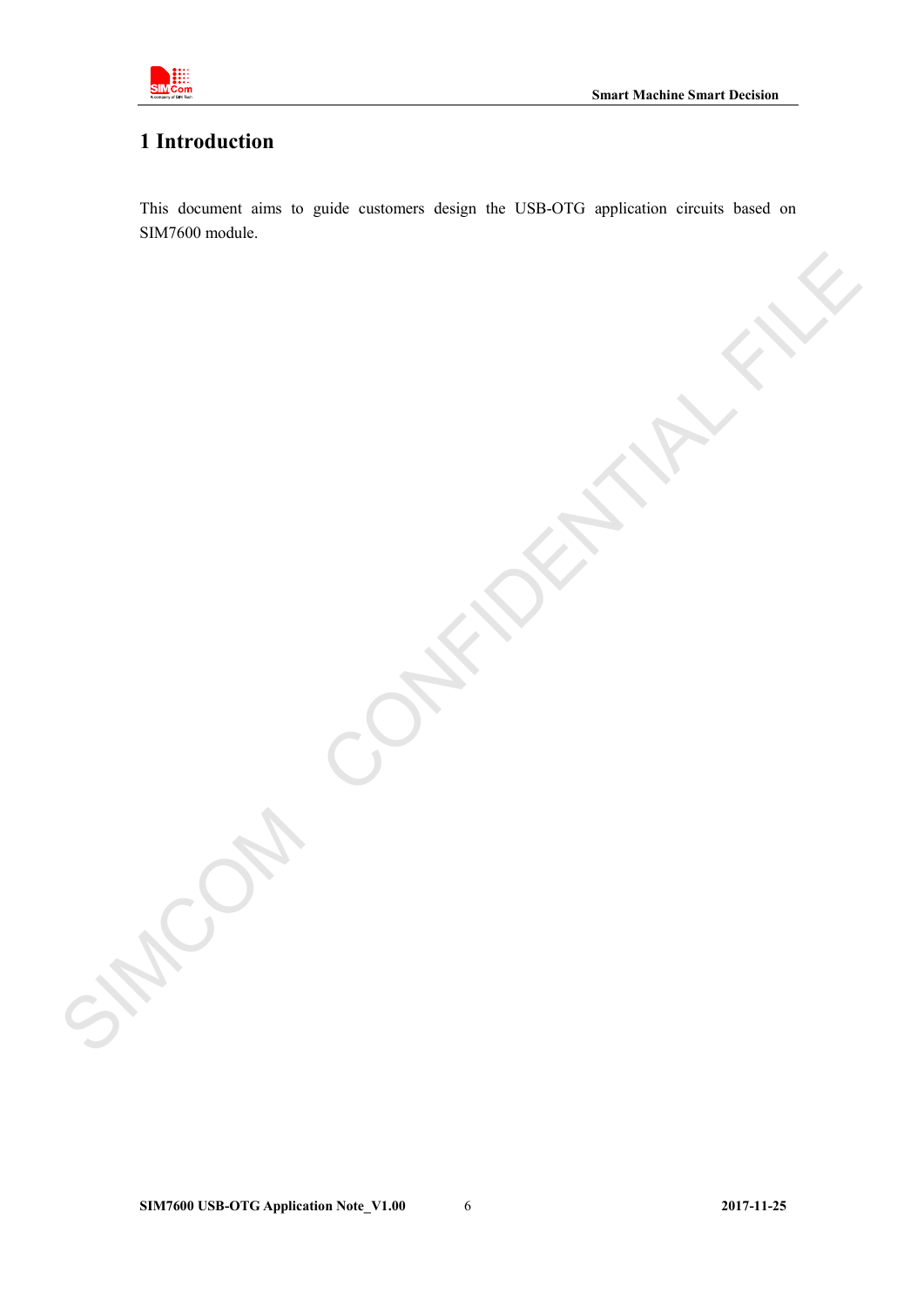

# <span id="page-6-0"></span>**2. USB application**

The module can be used as a host device, customer should design the circuit follow the reference design that illustrated in this chapter.

# **2.1 Reference design**

SIM7600CE supports OTG application, following figure is the reference design.

<span id="page-6-1"></span>

#### **Figure 1: Reference circuit of USB-OTG application**

<span id="page-6-3"></span>The USB\_VBUS pin of SIM7600 could be only used as the USB cable insert detecting, which cannot be taken as a power source for other device, so when customer design a USB-OTG circuit, customer should provide a +5V for USB device. +5V would connect to USB\_VBUS when the USB ID is pulled down, then the module would be used as a host device. Figure<br>The USB\_VBUS pin of SIN<br>cannot be taken as a power s<br>customer should provide a<br>USB\_ID is pulled down, ther<br>2.2 Software requirement

# <span id="page-6-2"></span>**2.2 Software requirement**

This function need software support, the version should later than B07V01.